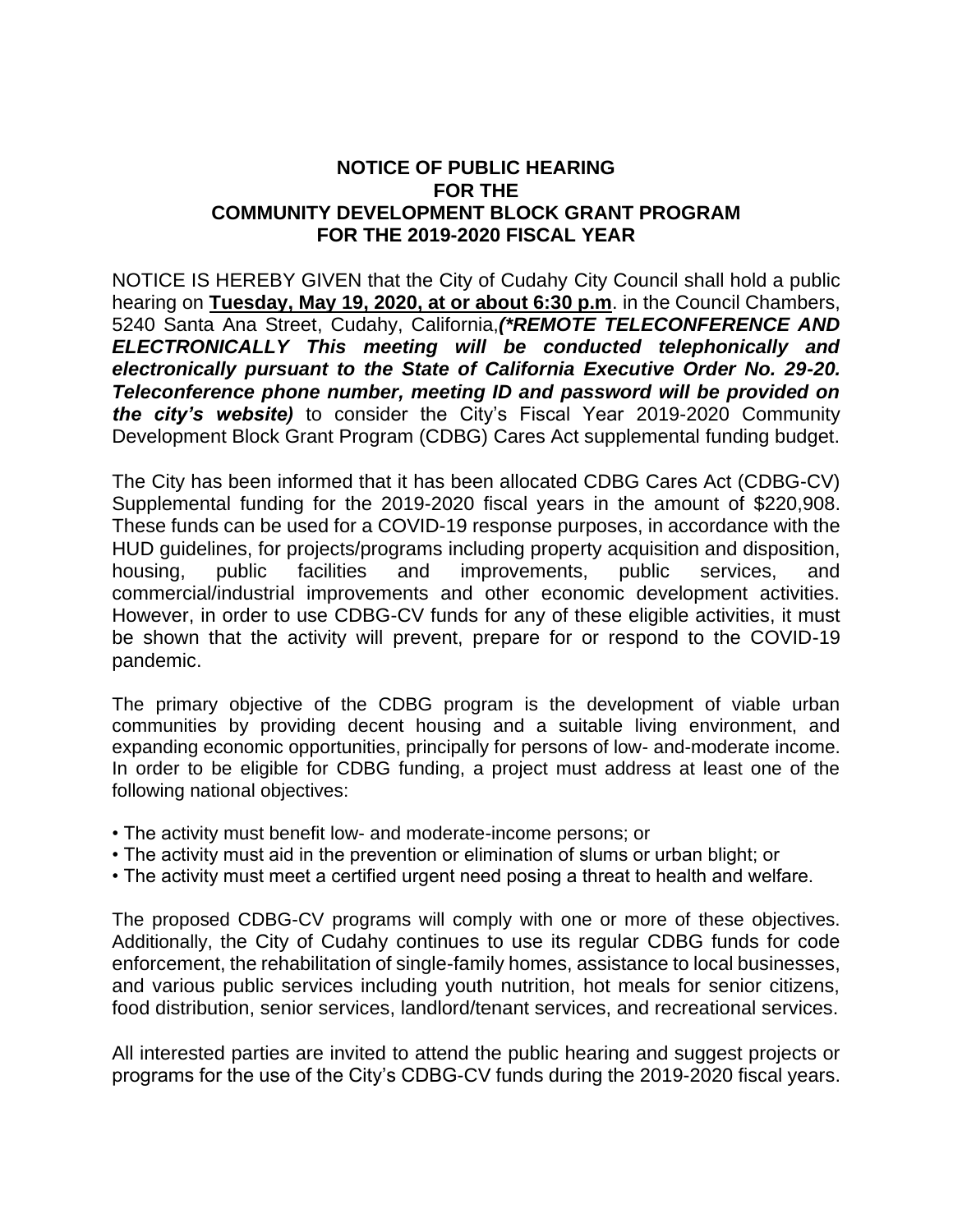Further information on the CDBG program may be obtained or viewed the Cudahy City website at www.cityofcudahy.com.

Richard Iglesias – Assistant City Clerk Date Posted: May 14, 2020